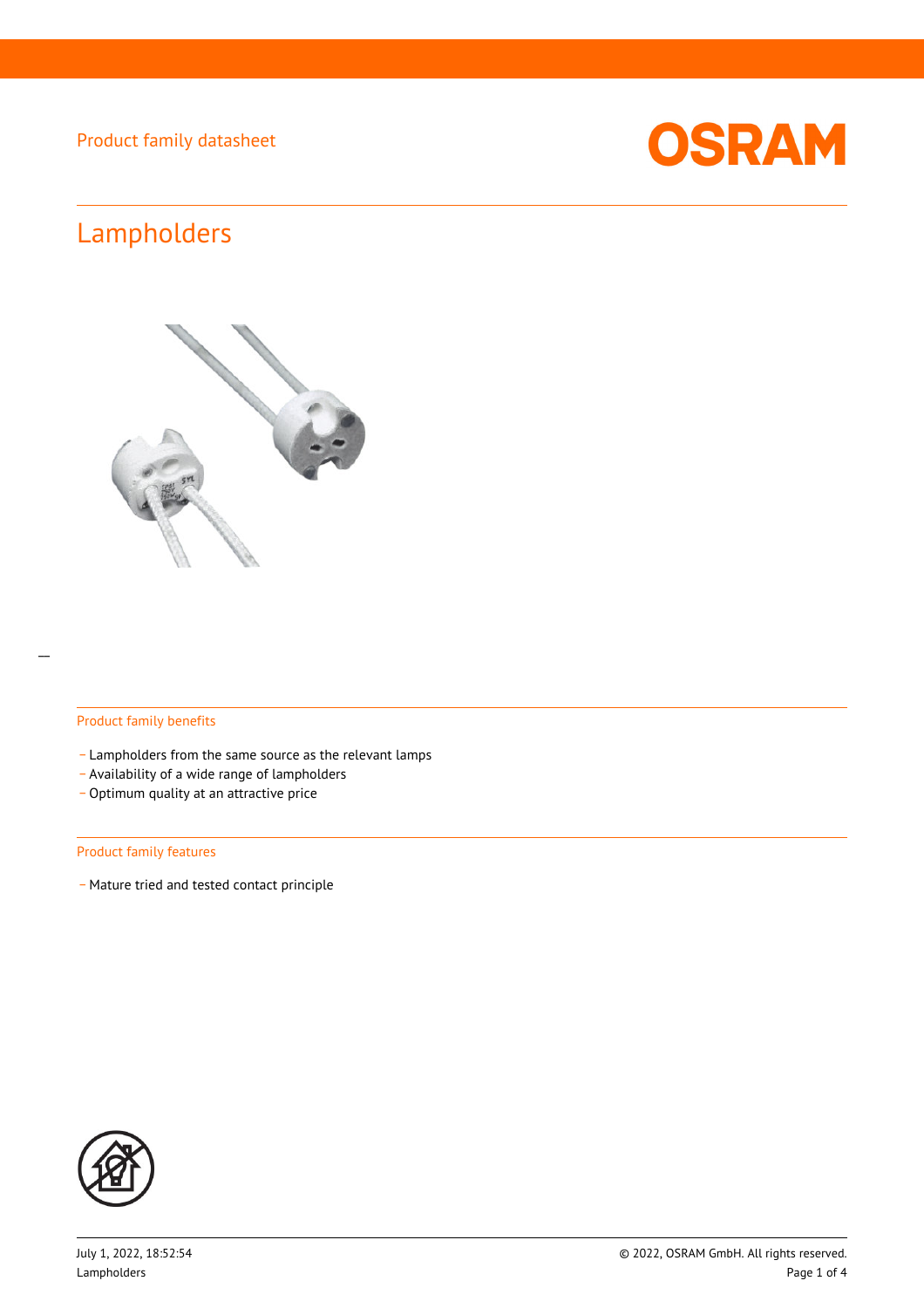

327138\_Lampholder SharXs SFC 10-4, SharXs SFC 10- 4 Prefocus



327139\_Lampholder TP22-HCE PAR, TP22-HCE S4, TP22-HCE





Σ. 3 З  $\mathbf{x}$ 

327150\_LAMPHOLDER G38 327152\_LAMPHOLDER GY9,5

 $\overline{a}$ 





327136\_Lampholder Lok-It! PGJX50 VS24, Lok-It! PGJX50 VS1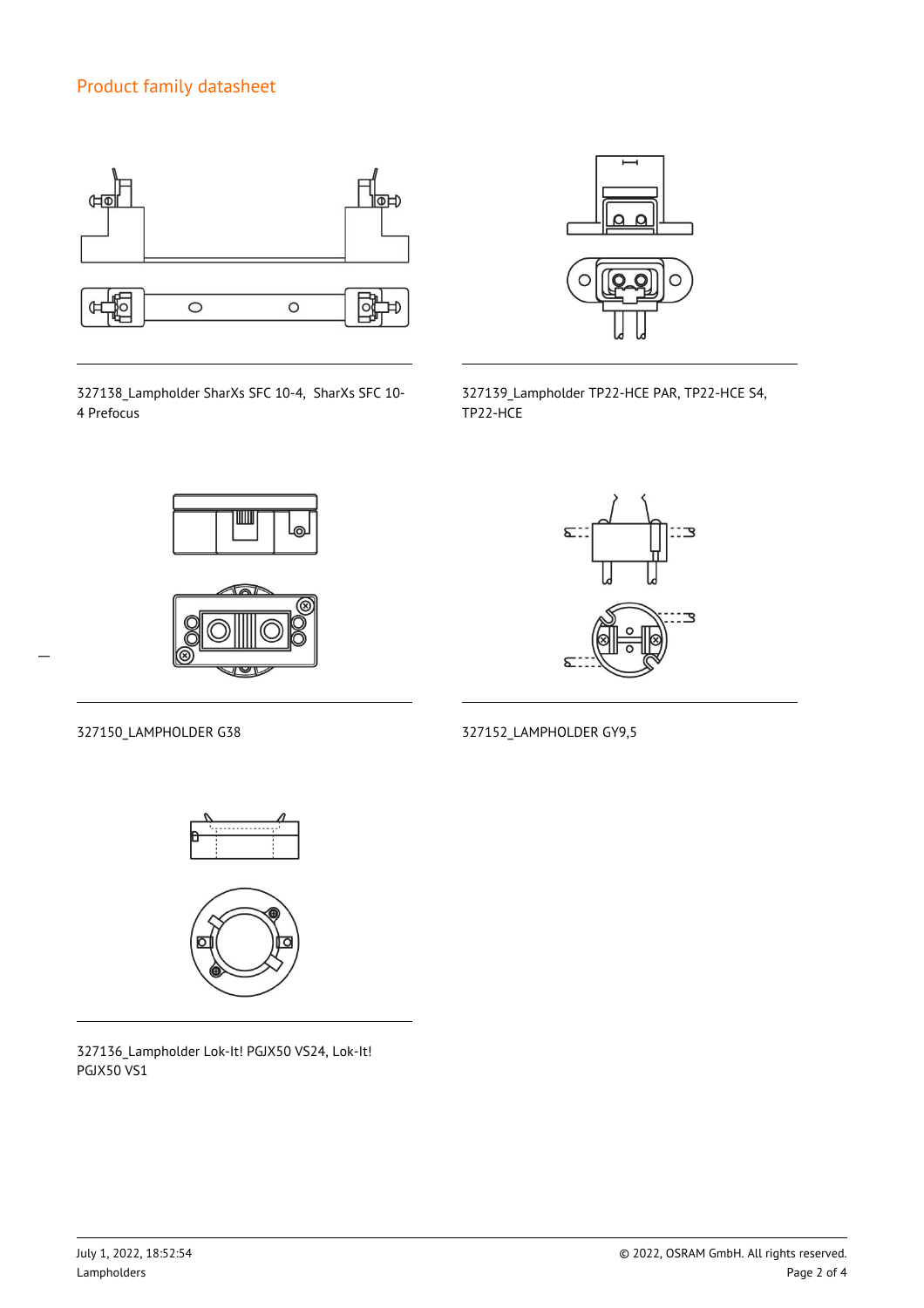### Technical data

|                            | <b>Electrical data</b> |                 |                  |              | Dimensions & weight                    |
|----------------------------|------------------------|-----------------|------------------|--------------|----------------------------------------|
| <b>Product description</b> | Lamp<br>wattage        | Lamp<br>voltage | Ignition voltage | Lamp current | Lead cross section of<br>lead or clamp |
| LAMPHOLDER SharXS SFc10-4  | 1500 W                 | 1000 V          | 25 kVp $^{1)}$   | 15.0 A       | $1.313.31$ mm <sup>2</sup>             |
| LAMPHOLDER TP22H/CE        | 1000 W                 | 250 V           |                  |              | 1 31 mm <sup>2 2)</sup>                |
| LAMPHOLDER G38             | 5000 W                 | 1000 V          | 50 kVp $^{1)}$   | 50.0 A       | $2.0813.30$ mm <sup>2</sup>            |
| LAMPHOLDER GY9.5           | 500 W                  | 1000 V          | 5.0 kVp $^{1)}$  |              | $(0.82 \text{ mm}^2)^2$                |
| LAMPHOLDER LOK-IT! PGJX50  | 1500 W                 | 250 V           | 5.0 kVp $^{1}$   | 16.0 A       | $1.313.31$ mm <sup>2</sup>             |

|                            | Temperatures &<br>operating conditions         | <b>Environmental information</b><br>Information according Art. 33 of EU Regulation (EC) 1907/2006<br>(REACh) |                                             |                                            |
|----------------------------|------------------------------------------------|--------------------------------------------------------------------------------------------------------------|---------------------------------------------|--------------------------------------------|
| <b>Product description</b> | Max. permitted<br>ambient temp. pinch<br>point | <b>Date of Declaration</b>                                                                                   | <b>Primary Article</b><br><b>Identifier</b> | Declaration No. in<br><b>SCIP database</b> |
| LAMPHOLDER SharXS SFc10-4  | 250 °C                                         | 19-01-2022                                                                                                   | 4008321302175                               | In work                                    |
| LAMPHOLDER TP22H/CE        |                                                | 19-01-2022                                                                                                   | 4008321335241                               | In work                                    |
| LAMPHOLDER G38             | 350 °C                                         | $01 - 01 - 2022$                                                                                             | 4008321355980                               | No declarable<br>substances contained      |
| LAMPHOLDER GY9.5           |                                                | 14-01-2022                                                                                                   | 4008321356000                               | In work                                    |
| LAMPHOLDER LOK-IT! PGIX50  | 350 °C                                         | 19-01-2022                                                                                                   | 4008321404725<br>4008321404718              | In work                                    |

| <b>Product description</b> | <b>Candidate List</b><br>Substance 1  | <b>CAS No. of substance</b> |
|----------------------------|---------------------------------------|-----------------------------|
| LAMPHOLDER SharXS SFc10-4  |                                       |                             |
| LAMPHOLDER TP22H/CE        |                                       |                             |
| LAMPHOLDER G38             | No declarable<br>substances contained | No CAS                      |
| LAMPHOLDER GY9.5           |                                       |                             |
| LAMPHOLDER LOK-IT! PGJX50  |                                       |                             |

 $1)$  Maximum (pulse rating; peak voltage can be up to  $1.4$  times higher)

2) Leads attached